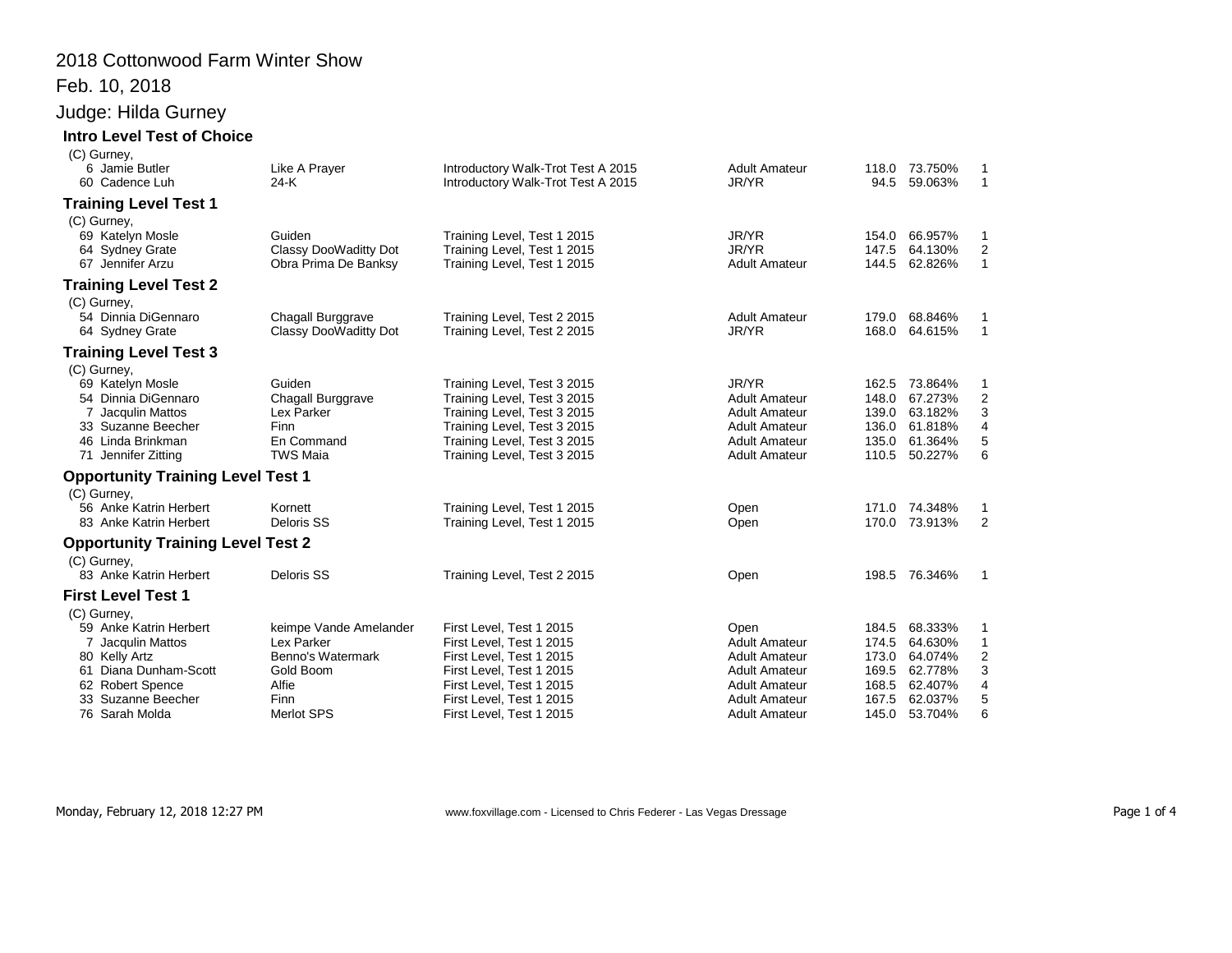| <b>First Level Test 2</b>                                                                                                                                     |                                                                                                        |                                                                                                                                                                                                  |                                                                                                                                      |                                                                                                                                                                                                       |
|---------------------------------------------------------------------------------------------------------------------------------------------------------------|--------------------------------------------------------------------------------------------------------|--------------------------------------------------------------------------------------------------------------------------------------------------------------------------------------------------|--------------------------------------------------------------------------------------------------------------------------------------|-------------------------------------------------------------------------------------------------------------------------------------------------------------------------------------------------------|
| (C) Gurney,<br>37 Cathy Nicastro                                                                                                                              | Haydeen                                                                                                | First Level, Test 2 2015                                                                                                                                                                         | <b>Adult Amateur</b>                                                                                                                 | 65.000%<br>208.0<br>1                                                                                                                                                                                 |
| <b>First Level Test 3</b>                                                                                                                                     |                                                                                                        |                                                                                                                                                                                                  |                                                                                                                                      |                                                                                                                                                                                                       |
| (C) Gurney,<br>20 Allison Reese<br>37 Cathy Nicastro                                                                                                          | Midas<br>Haydeen                                                                                       | First Level, Test 3 2015<br>First Level, Test 3 2015                                                                                                                                             | <b>Adult Amateur</b><br><b>Adult Amateur</b>                                                                                         | 211.0<br>62.059%<br>1<br>60.882%<br>2<br>207.0                                                                                                                                                        |
| <b>Second Level Test 1</b>                                                                                                                                    |                                                                                                        |                                                                                                                                                                                                  |                                                                                                                                      |                                                                                                                                                                                                       |
| (C) Gurney,<br>77 Kelly Artz<br>3 Victoria Frontiere<br>20 Allison Reese                                                                                      | Dino De Laurentis<br>Notorio Novio<br>Midas                                                            | Second Level, Test 1 2015<br>Second Level. Test 1 2015<br>Second Level, Test 1 2015                                                                                                              | <b>Adult Amateur</b><br><b>Adult Amateur</b><br><b>Adult Amateur</b>                                                                 | 67.273%<br>222.0<br>1<br>$\overline{2}$<br>64.697%<br>213.5<br>3<br>182.5<br>55.303%                                                                                                                  |
| <b>Second Level Test 2</b>                                                                                                                                    |                                                                                                        |                                                                                                                                                                                                  |                                                                                                                                      |                                                                                                                                                                                                       |
| (C) Gurney,<br>2 Ashley Adams                                                                                                                                 | Silver Lining                                                                                          | Second Level, Test 2 2015                                                                                                                                                                        | <b>Adult Amateur</b>                                                                                                                 | 242.0 62.051%<br>1                                                                                                                                                                                    |
| <b>Third Level Test 1</b>                                                                                                                                     |                                                                                                        |                                                                                                                                                                                                  |                                                                                                                                      |                                                                                                                                                                                                       |
| (C) Gurney,<br>77 Kelly Artz<br>44 Jessie Bonneau<br>75 Blair Niemcziek<br>73 Susan Belanger Martin<br>79 Gail Fernandez<br>63 Sophie Evans<br>2 Ashley Adams | Dino De Laurentis<br><b>Skies The Limitt</b><br>Romany<br>Wasabi<br>Aaike K<br>Hermes<br>Silver Lining | Third Level. Test 1 2015<br>Third Level, Test 1 2015<br>Third Level, Test 1 2015<br>Third Level, Test 1 2015<br>Third Level, Test 1 2015<br>Third Level, Test 1 2015<br>Third Level, Test 1 2015 | <b>Adult Amateur</b><br>Open<br>Open<br><b>Adult Amateur</b><br><b>Adult Amateur</b><br><b>Adult Amateur</b><br><b>Adult Amateur</b> | 68.030%<br>224.5<br>1<br>64.242%<br>1<br>212.0<br>$\overline{2}$<br>206.0<br>62.424%<br>$\overline{c}$<br>61.061%<br>201.5<br>3<br>59.545%<br>196.5<br>4<br>57.273%<br>189.0<br>5<br>56.364%<br>186.0 |
| <b>Third Level Test 3</b>                                                                                                                                     |                                                                                                        |                                                                                                                                                                                                  |                                                                                                                                      |                                                                                                                                                                                                       |
| (C) Gurney,<br>73 Susan Belanger Martin                                                                                                                       | Wasabi                                                                                                 | Third Level, Test 3 2015                                                                                                                                                                         | <b>Adult Amateur</b>                                                                                                                 | 233.5 59.872%<br>1                                                                                                                                                                                    |
| <b>Prix St. Georges</b><br>(C) Gurney,                                                                                                                        |                                                                                                        |                                                                                                                                                                                                  |                                                                                                                                      |                                                                                                                                                                                                       |
| 82 Anke Katrin Herbert<br>55 Stacy Williams                                                                                                                   | Delon<br>Frisco Bay                                                                                    | FEI Prix St. Georges 2018<br>FEI Prix St. Georges 2018                                                                                                                                           | Open<br>Open                                                                                                                         | 66.471%<br>226.0<br>1<br>$\overline{2}$<br>58.824%<br>200.0                                                                                                                                           |
| <b>Prix St. Georges SR</b><br>(C) Gurney,                                                                                                                     |                                                                                                        |                                                                                                                                                                                                  |                                                                                                                                      |                                                                                                                                                                                                       |
| 72 Gail Alterwitz                                                                                                                                             | Rico                                                                                                   | FEI Prix St. Georges 2018                                                                                                                                                                        | Open                                                                                                                                 | 58.971%<br>200.5<br>1                                                                                                                                                                                 |
| Intermediare I<br>(C) Gurney,                                                                                                                                 |                                                                                                        |                                                                                                                                                                                                  |                                                                                                                                      |                                                                                                                                                                                                       |
| 70 Allison Bonanno                                                                                                                                            | <b>Leopold SPS</b>                                                                                     | FEI Intermediate I 2018                                                                                                                                                                          | <b>Adult Amateur</b>                                                                                                                 | 230.5 67.794%<br>1                                                                                                                                                                                    |

Monday, February 12, 2018 12:27 PM **WWW.foxvillage.com - Licensed to Chris Federer** - Las Vegas Dressage Page 2 of 4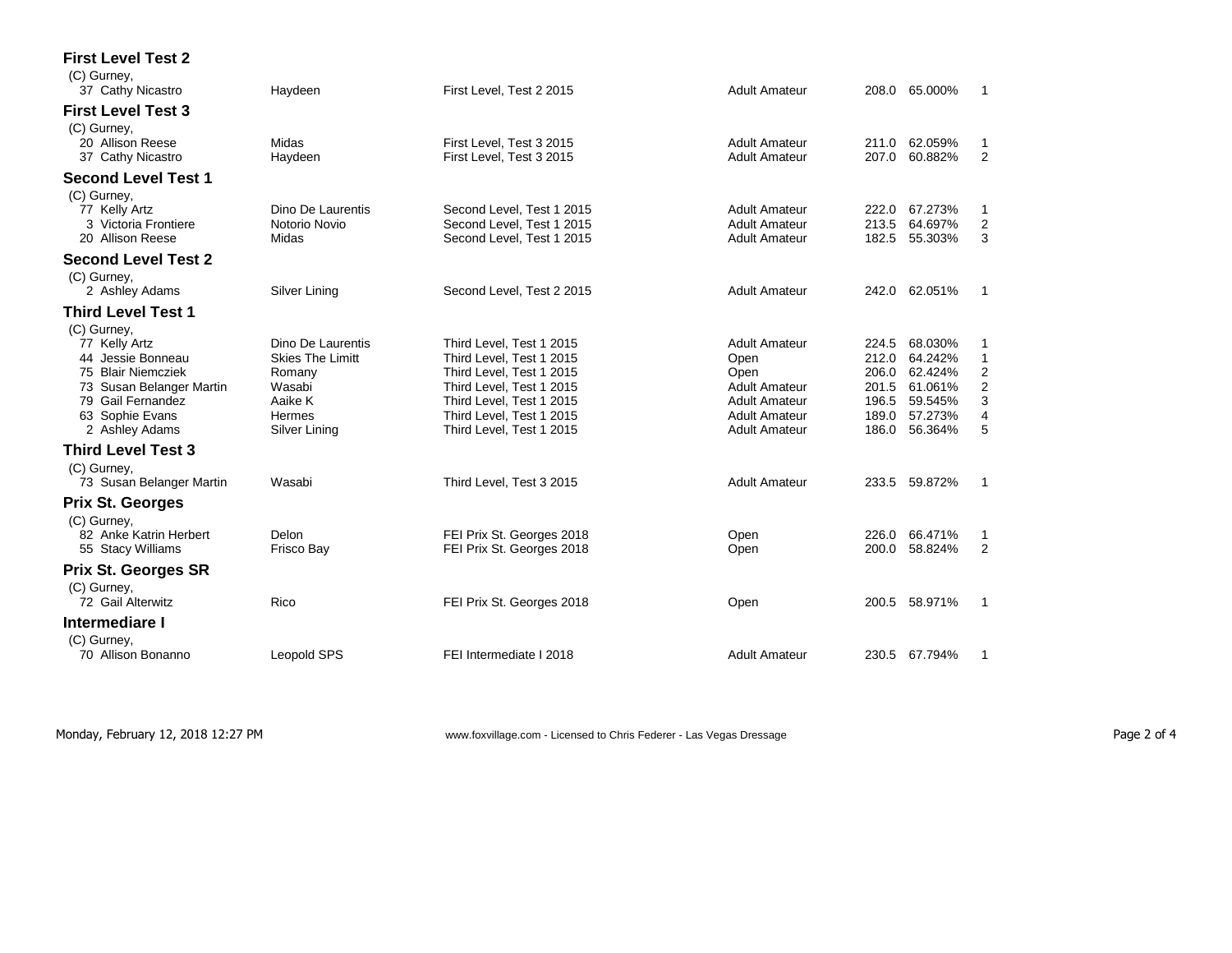#### 2018 Cottonwood Farm Winter Show

# Feb. 11, 2018

## Judge: Hilda Gurney

#### **Intro Level Test of Choice**

| (C) Gurney,<br>6 Jamie Butler<br>60 Cadence Luh                                                                                                                                          | Like A Prayer<br>24-K                                                                                                        | Introductory Walk-Trot Test B 2015<br>Introductory Walk-Trot Test A 2015                                                                                                                                                     | <b>Adult Amateur</b><br>JR/YR                                                                                                                                                | 92.5                                                                 | 114.0 71.250%<br>57.813%                                                             | $\mathbf{1}$                                                 |
|------------------------------------------------------------------------------------------------------------------------------------------------------------------------------------------|------------------------------------------------------------------------------------------------------------------------------|------------------------------------------------------------------------------------------------------------------------------------------------------------------------------------------------------------------------------|------------------------------------------------------------------------------------------------------------------------------------------------------------------------------|----------------------------------------------------------------------|--------------------------------------------------------------------------------------|--------------------------------------------------------------|
| <b>Training Level Test 1</b>                                                                                                                                                             |                                                                                                                              |                                                                                                                                                                                                                              |                                                                                                                                                                              |                                                                      |                                                                                      |                                                              |
| (C) Gurney,<br>66 Heather Wilkes<br>67 Jennifer Arzu                                                                                                                                     | Guiden<br>Obra Prima De Banksy                                                                                               | Training Level, Test 1 2015<br>Training Level, Test 1 2015                                                                                                                                                                   | <b>Adult Amateur</b><br><b>Adult Amateur</b>                                                                                                                                 | 159.5<br>140.5                                                       | 69.348%<br>61.087%                                                                   | $\overline{2}$                                               |
| <b>Training Level Test 2</b>                                                                                                                                                             |                                                                                                                              |                                                                                                                                                                                                                              |                                                                                                                                                                              |                                                                      |                                                                                      |                                                              |
| (C) Gurney,<br>54 Dinnia DiGennaro<br>71 Jennifer Zitting                                                                                                                                | Chagall Burggrave<br><b>TWS Maia</b>                                                                                         | Training Level, Test 2 2015<br>Training Level, Test 2 2015                                                                                                                                                                   | <b>Adult Amateur</b><br><b>Adult Amateur</b>                                                                                                                                 | 165.5<br>158.5                                                       | 63.654%<br>60.962%                                                                   | 1<br>2                                                       |
| <b>Training Level Test 3</b>                                                                                                                                                             |                                                                                                                              |                                                                                                                                                                                                                              |                                                                                                                                                                              |                                                                      |                                                                                      |                                                              |
| (C) Gurney,<br>7 Jacqulin Mattos<br>46 Linda Brinkman<br>54 Dinnia DiGennaro<br>33 Suzanne Beecher<br>71 Jennifer Zitting                                                                | Lex Parker<br>En Command<br>Chagall Burggrave<br><b>Finn</b><br><b>TWS Maia</b>                                              | Training Level, Test 3 2015<br>Training Level, Test 3 2015<br>Training Level, Test 3 2015<br>Training Level, Test 3 2015<br>Training Level, Test 3 2015                                                                      | <b>Adult Amateur</b><br><b>Adult Amateur</b><br><b>Adult Amateur</b><br><b>Adult Amateur</b><br><b>Adult Amateur</b>                                                         | 145.0<br>140.0<br>139.0<br>138.5<br>129.5                            | 65.909%<br>63.636%<br>63.182%<br>62.955%<br>58.864%                                  | -1<br>$\boldsymbol{2}$<br>3<br>4<br>5                        |
| <b>Opportunity Training Level Test 1</b>                                                                                                                                                 |                                                                                                                              |                                                                                                                                                                                                                              |                                                                                                                                                                              |                                                                      |                                                                                      |                                                              |
| (C) Gurney,<br>83 Anke Katrin Herbert                                                                                                                                                    | Deloris SS                                                                                                                   | Training Level, Test 1 2015                                                                                                                                                                                                  | Open                                                                                                                                                                         |                                                                      | 167.5 72.826%                                                                        | $\mathbf{1}$                                                 |
| <b>Opportunity Training Level Test 2</b>                                                                                                                                                 |                                                                                                                              |                                                                                                                                                                                                                              |                                                                                                                                                                              |                                                                      |                                                                                      |                                                              |
| (C) Gurney,<br>83 Anke Katrin Herbert<br>56 Anke Katrin Herbert                                                                                                                          | Deloris SS<br>Kornett                                                                                                        | Training Level, Test 2 2015<br>Training Level, Test 2 2015                                                                                                                                                                   | Open<br>Open                                                                                                                                                                 |                                                                      | 189.5 72.885%<br>182.0 70.000%                                                       | 1<br>2                                                       |
| <b>First Level Test 1</b>                                                                                                                                                                |                                                                                                                              |                                                                                                                                                                                                                              |                                                                                                                                                                              |                                                                      |                                                                                      |                                                              |
| (C) Gurney,<br>59 Anke Katrin Herbert<br>80 Kelly Artz<br>7 Jacqulin Mattos<br>62 Robert Spence<br>48 S Darlene Vaughan<br>61 Diana Dunham-Scott<br>33 Suzanne Beecher<br>76 Sarah Molda | keimpe Vande Amelander<br>Benno's Watermark<br>Lex Parker<br>Alfie<br>Clyde Junior<br>Gold Boom<br><b>Finn</b><br>Merlot SPS | First Level, Test 1 2015<br>First Level, Test 1 2015<br>First Level, Test 1 2015<br>First Level, Test 1 2015<br>First Level, Test 1 2015<br>First Level, Test 1 2015<br>First Level, Test 1 2015<br>First Level, Test 1 2015 | Open<br><b>Adult Amateur</b><br><b>Adult Amateur</b><br><b>Adult Amateur</b><br><b>Adult Amateur</b><br><b>Adult Amateur</b><br><b>Adult Amateur</b><br><b>Adult Amateur</b> | 192.5<br>180.5<br>165.0<br>163.5<br>162.5<br>161.0<br>157.5<br>148.5 | 71.296%<br>66.852%<br>61.111%<br>60.556%<br>60.185%<br>59.630%<br>58.333%<br>55.000% | 1<br>$\mathbf{1}$<br>2<br>3<br>4<br>5<br>6<br>$\overline{7}$ |
| <b>First Level Test 2</b>                                                                                                                                                                |                                                                                                                              |                                                                                                                                                                                                                              |                                                                                                                                                                              |                                                                      |                                                                                      |                                                              |
| (C) Gurney,<br>37 Cathy Nicastro                                                                                                                                                         | Haydeen                                                                                                                      | First Level, Test 2 2015                                                                                                                                                                                                     | <b>Adult Amateur</b>                                                                                                                                                         |                                                                      | 223.0 69.688%                                                                        | $\overline{1}$                                               |

Monday, February 12, 2018 12:27 PM **WRTH** www.foxvillage.com - Licensed to Chris Federer - Las Vegas Dressage Page 3 of 4